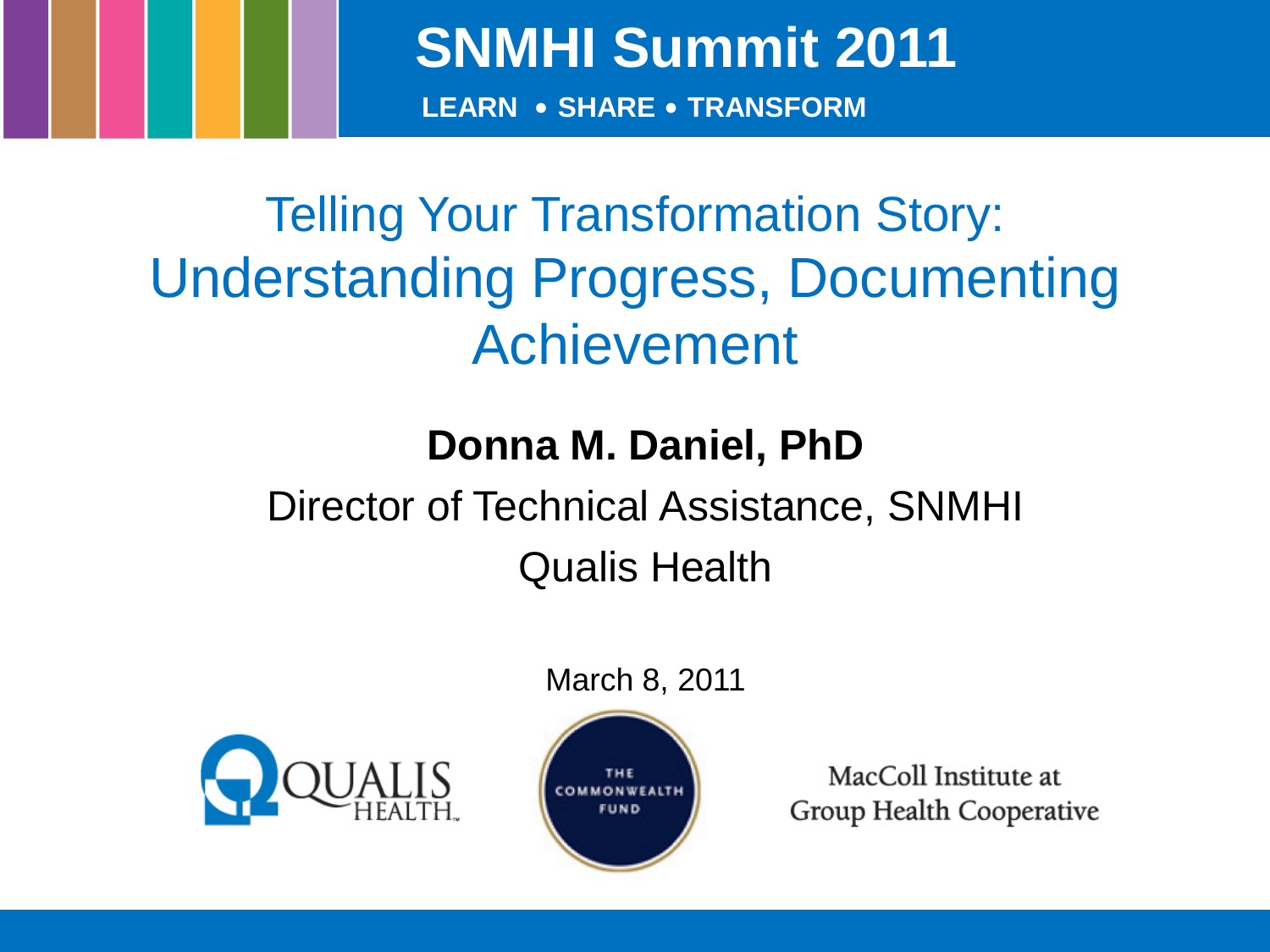## **Objectives**

- Understand the importance of being able to demonstrate progress
- Provide examples of how sites demonstrate progress and document achievements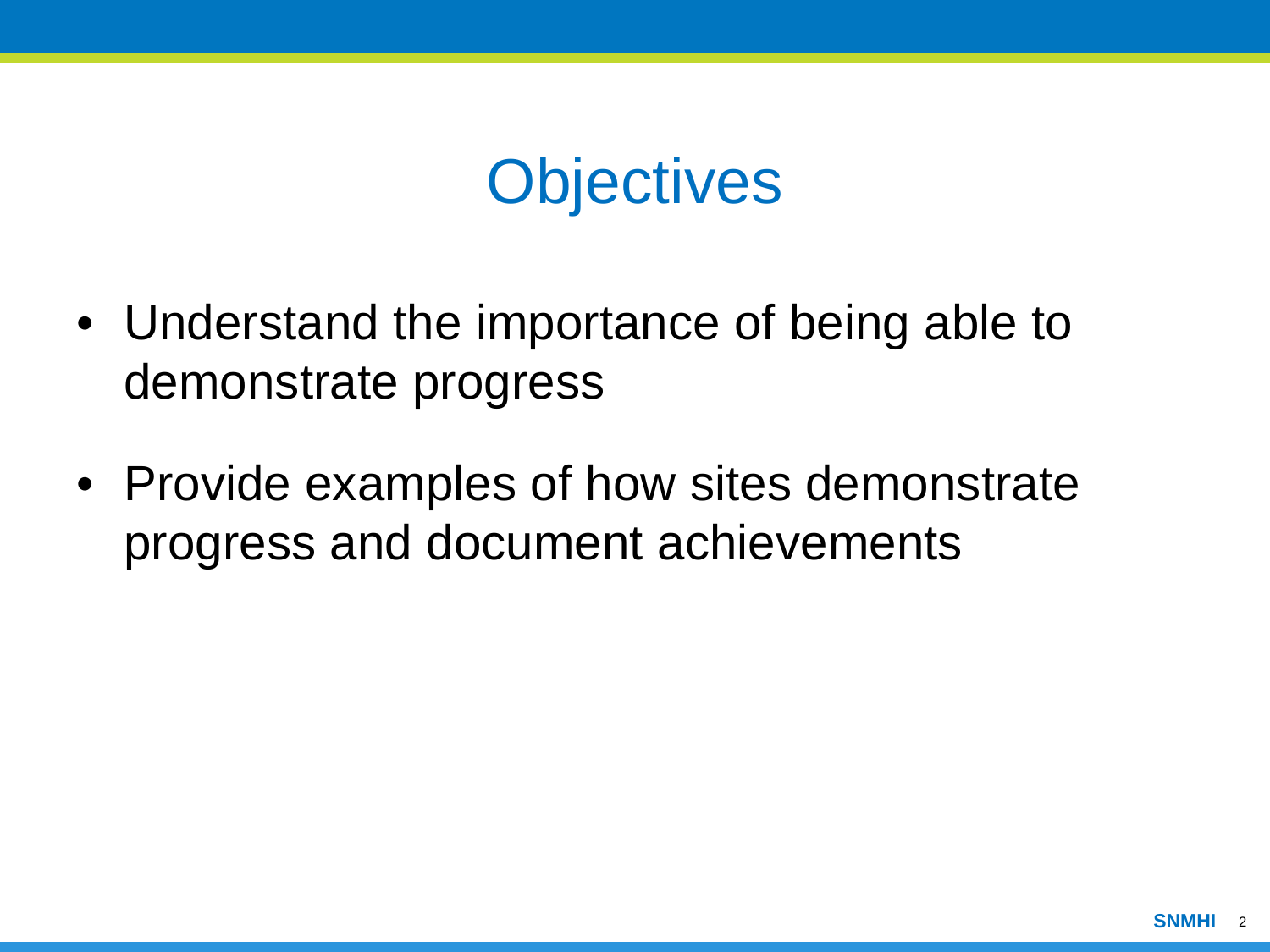### Why report on a set of measures for PCMH Transformation?

- To demonstrate to the Board, leaders, staff, patients & families that great care is being provided in a timely manner
- To identify opportunities for further improvement
- To become recognized as a Medical Home
- To become eligible for additional funding and resources through Meaningful Use, P4P programs, demonstration programs, grants, etc.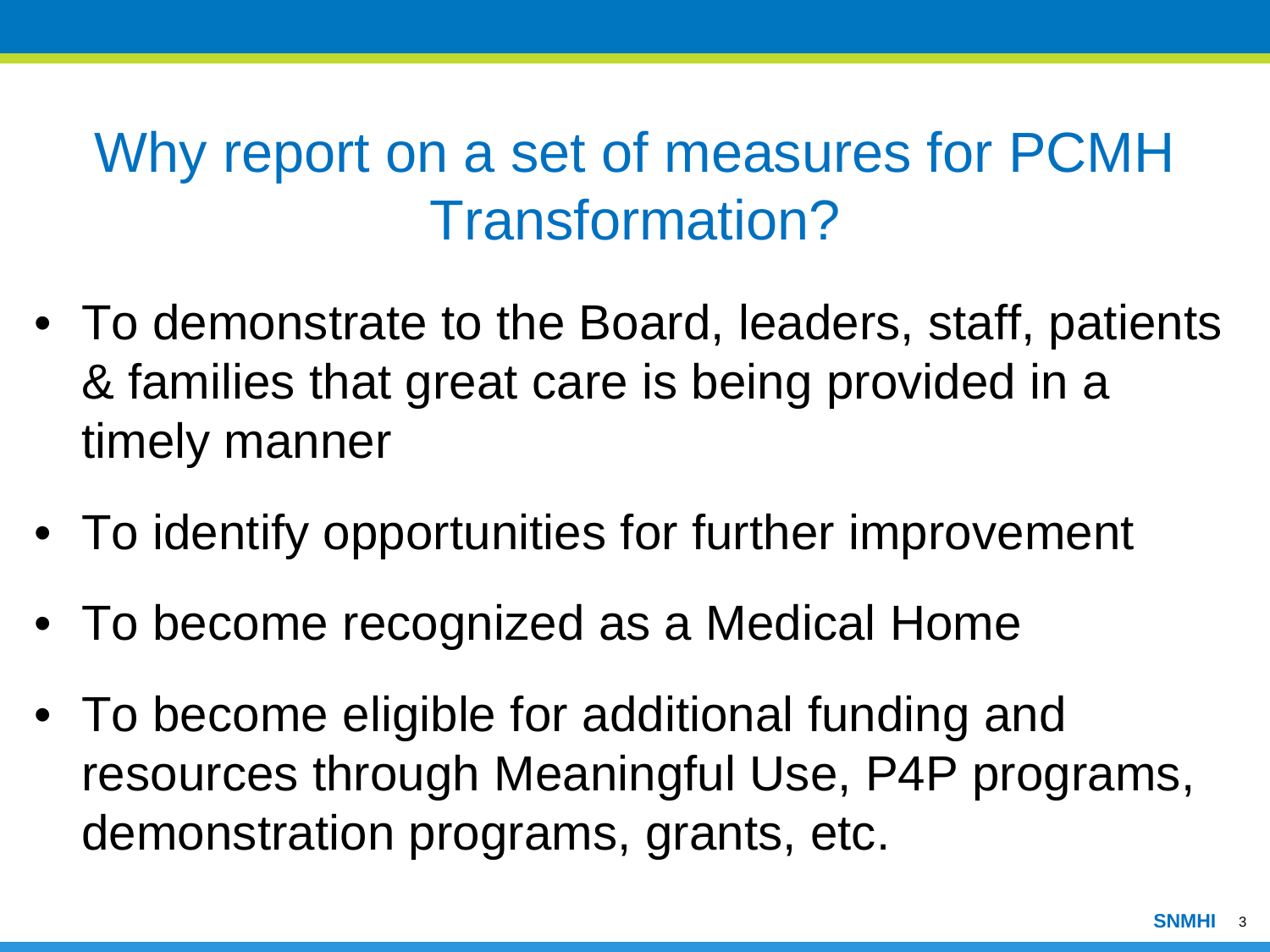## Where to start? Engaged Leadership

- Do administrative and clinical leaders expect data reports on a routine basis?
- Do leaders dedicate resources, including staff to collect data and report measures?
- Does the organization have a systematic approach to access accurate data and produce reports that demonstrate progress towards PCMH?
	- 80% of sites indicated they had an EMR during the application process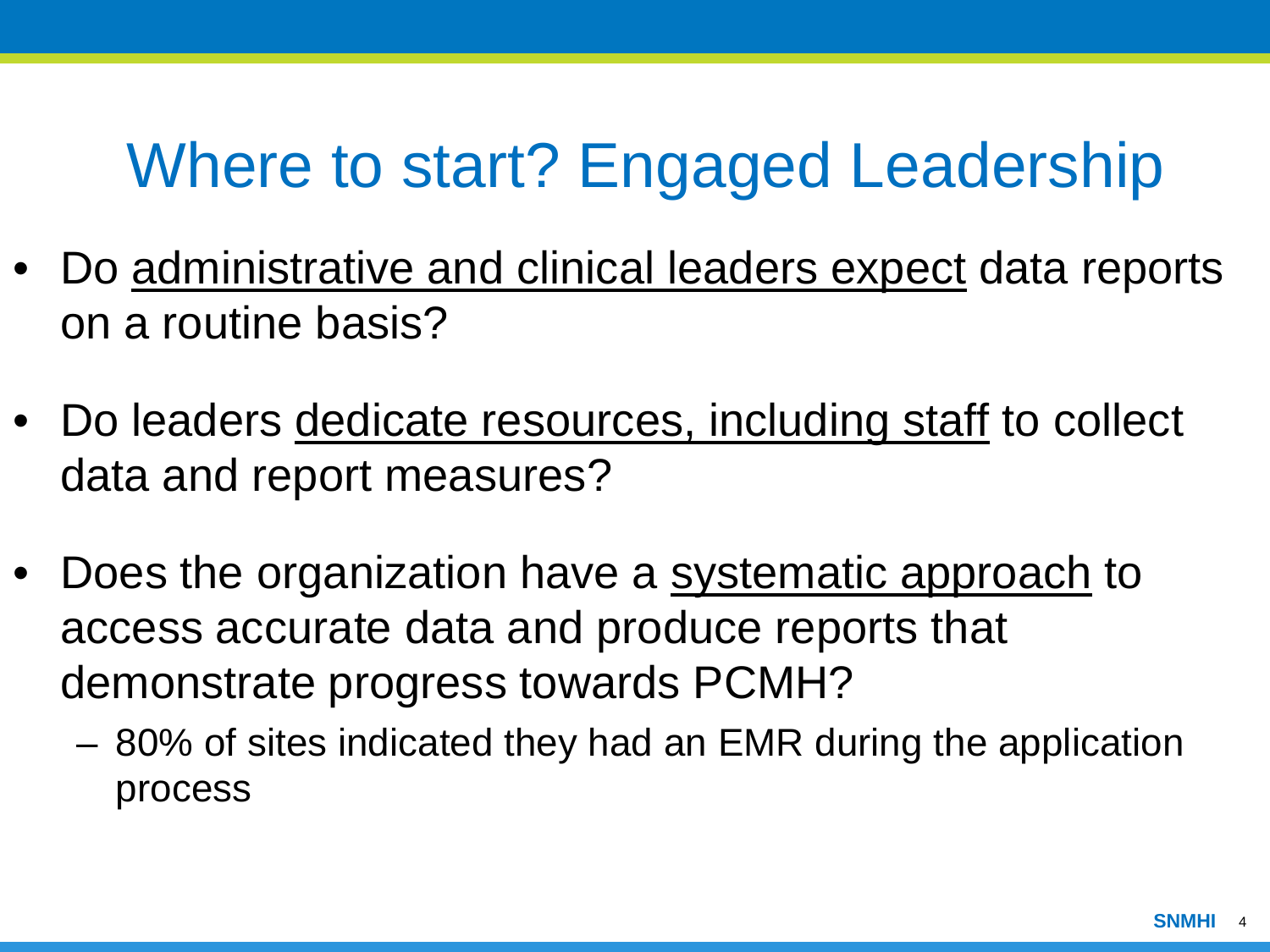## Quality Improvement Strategies

- Formal model of quality improvement
- Establish & monitor metrics to evaluate improvement efforts and outcomes; ensure all staff members understand the metrics for success
- Obtain feedback from patients/families about their healthcare experience
- Ensure that all are involved in improvement activities, including patients and families
- Optimize the use of health information technology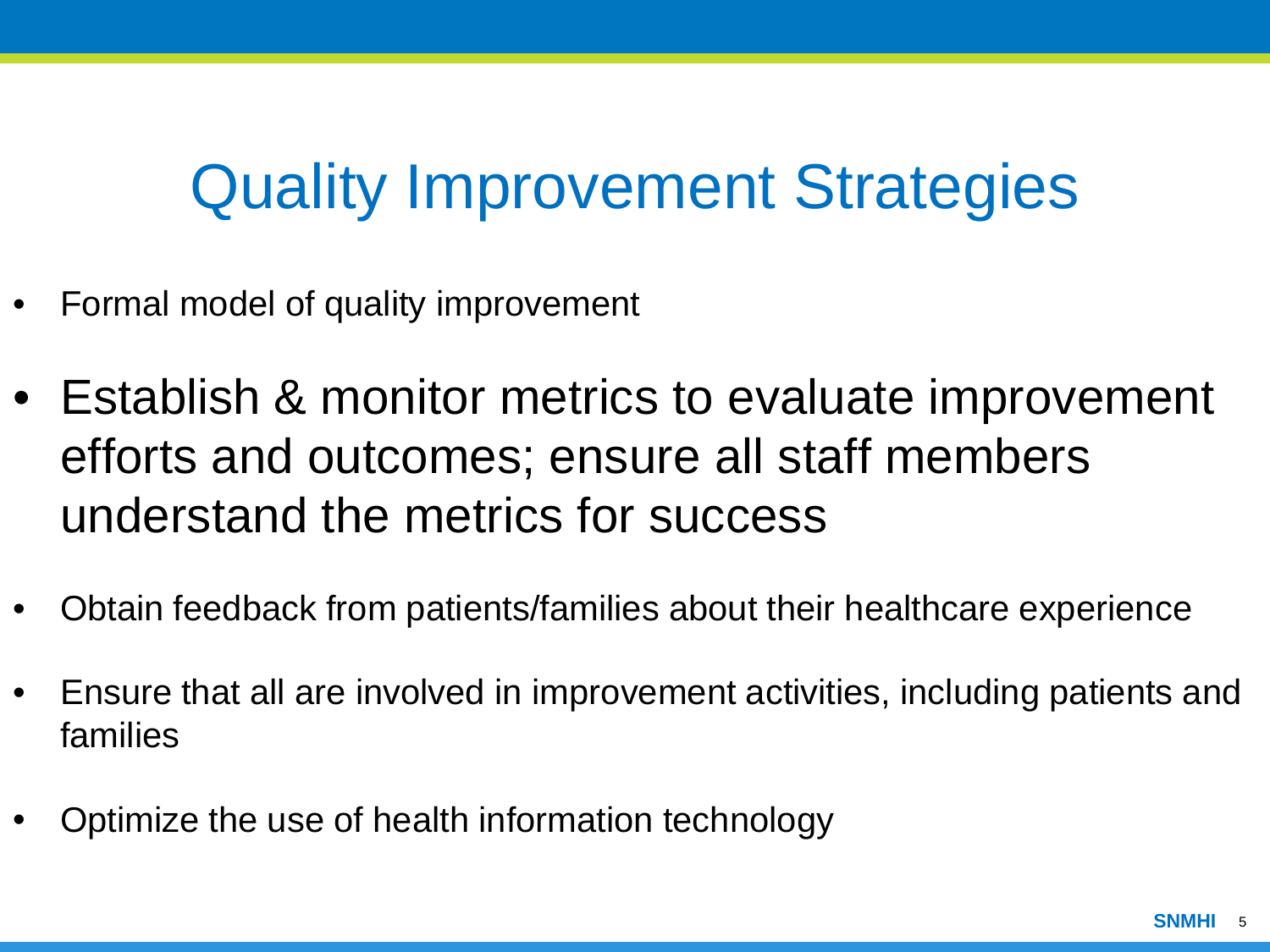## Example: Measure Set for PCMH

| <b>Dimension of</b>      |                                                                            |                                                                                                                            | <b>System-Level</b> |
|--------------------------|----------------------------------------------------------------------------|----------------------------------------------------------------------------------------------------------------------------|---------------------|
| Quality                  | <b>System-Level Measure</b>                                                | <b>Example of System-Level Measure</b>                                                                                     | Goal                |
| Patient-<br>Centeredness | Patient satisfaction score                                                 | % of patients responding "highly satisfied" to "Overall,<br>how satisfied are you with your care?"                         | 70%                 |
|                          | Patient experience score                                                   | % of patients responding "My care team gives me exactly<br>the help I want (and need) when I want (and need) it."          | 75%                 |
| Efficient                | Reduce avoidable ED visits                                                 | % reduction in % of patients receiving care in the<br><b>Emergency Dept</b>                                                | 5% reduction        |
|                          | Reduce inpatient<br>admissions/readmissions                                | % reduction in % of patients w CHF or asthma who had<br>an inpatient stay                                                  | 5% reduction        |
| Effective                | All or none measures for<br>prevention                                     | % of eligible patients who received all recommended<br>preventive cancer screenings: colorectal, cervical, breast,<br>etc. | 90%                 |
|                          | Diabetes and hypertension<br>outcome measures                              | % of eligible diabetes patients who have HbA1c<7%                                                                          | 80%                 |
| Timely                   | Follow-up appointment after<br>hospital within 5 days                      | % of hypertensive patients who have BP<140/90                                                                              | 85%                 |
|                          | Access to specialty care<br>within 7 days                                  | % of patients who were able to schedule appts within 7<br>days                                                             | 95%                 |
|                          | 24/7 access                                                                | % of appts after 5:00 pm during weekdays and on<br>weekends                                                                | 25%                 |
| Equitable                | Assure migrant workers and<br>family members have equal<br>access to care. | % of migrant workers or family members who receive all<br>recommended immunizations                                        | 75%                 |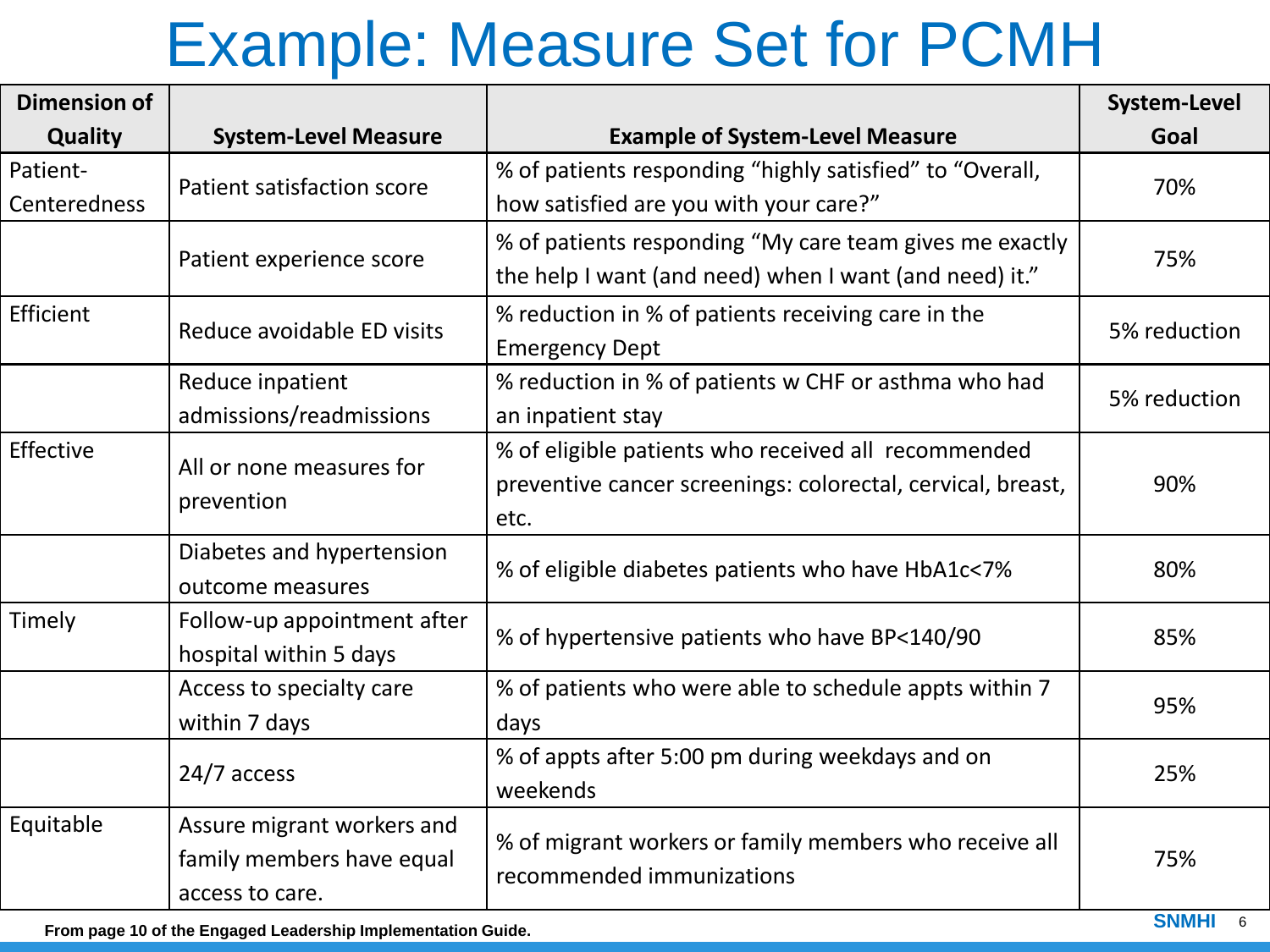### **Minimal Measurement Expectations for the SNMHI**

- Six measures in four domains:
	- Clinical Quality (Chronic Care, Prevention & Wellness)
	- Practice Transformation (Continuity, Access, Patient Experience)
	- Provider/Staff Satisfaction
	- Understanding Patterns of Emergency Department Utilization
- Run charts displaying at least quarterly data over time
- Goals documented on run charts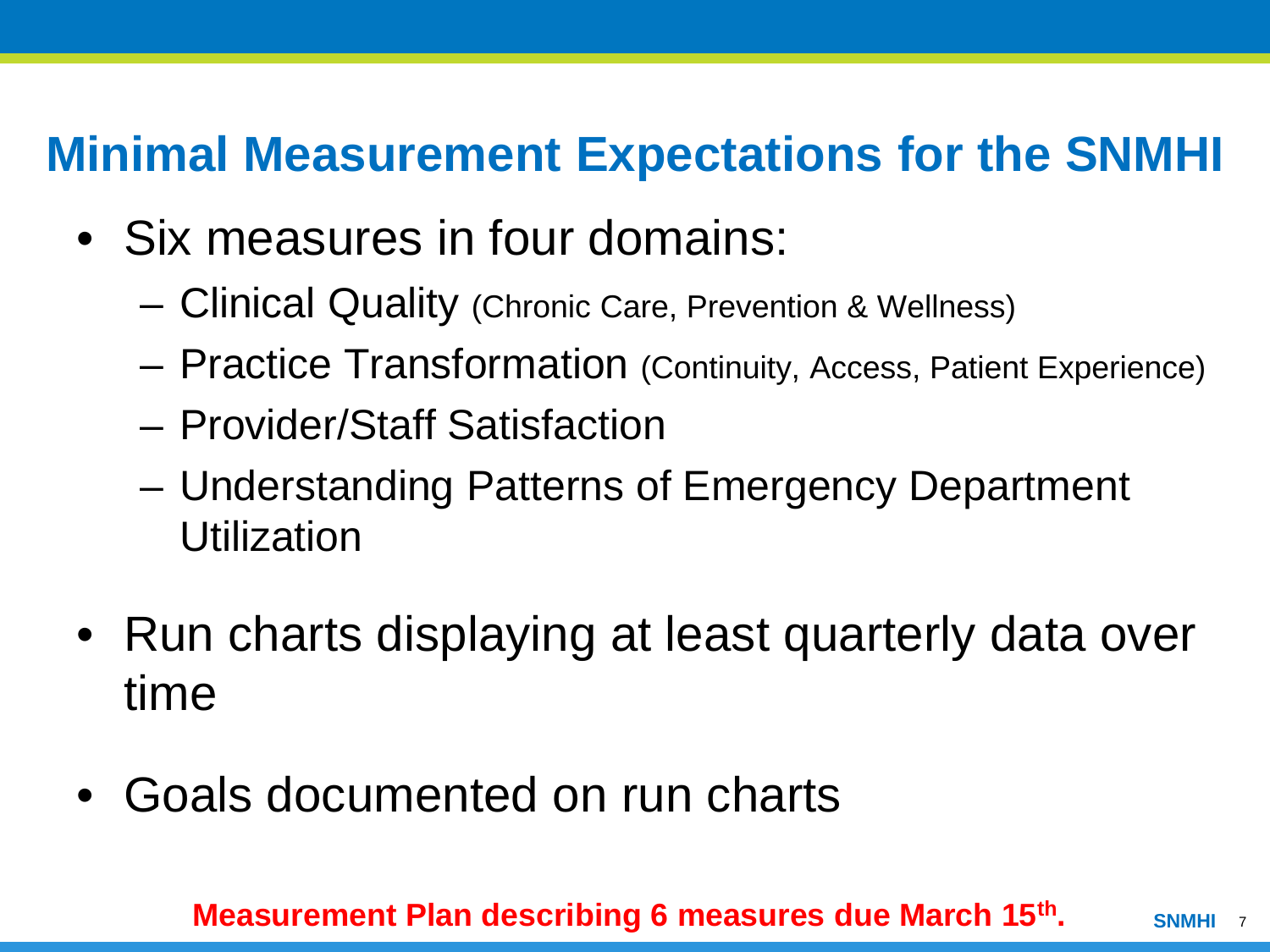## Empanelment

### Panels Assigned

Able to report the distribution of patients that have selected or been assigned to a care team or provider, adjusted for demographics (age, gender, risk) and provider FTE



1. Shah A, Stadtlander M. Building Better Care "Empanelment." 1st ed. Portland, OR; Multnomah County Health Dept, December 2009.

2. Safety Net Medical Home Initiative. Brownlee B, Sirlin S, Virden N, Van Borkulo N. Empanelment Implementation Guide Part 2: Assigning and Managing Panels in the Patient-Centered Medical Home. 1st ed. Burton T, ed. Seattle, WA: The MacColl Institute for Healthcare Innovation at the Group Health Research Institute and Qualis Health, February 2011.

#### **With assistance from Tantau & Associates and the Institute of Healthcare Improvement**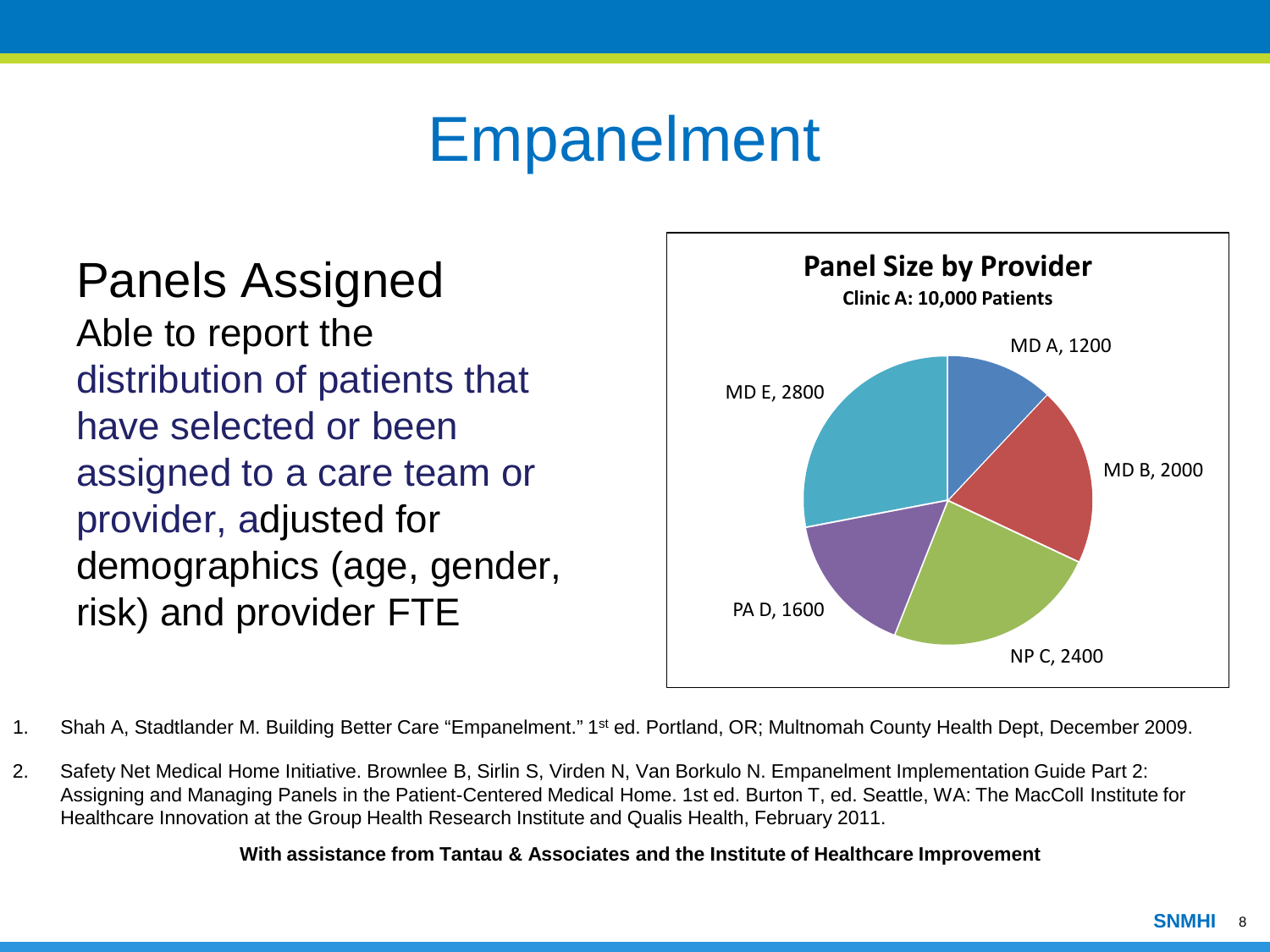## Outside In

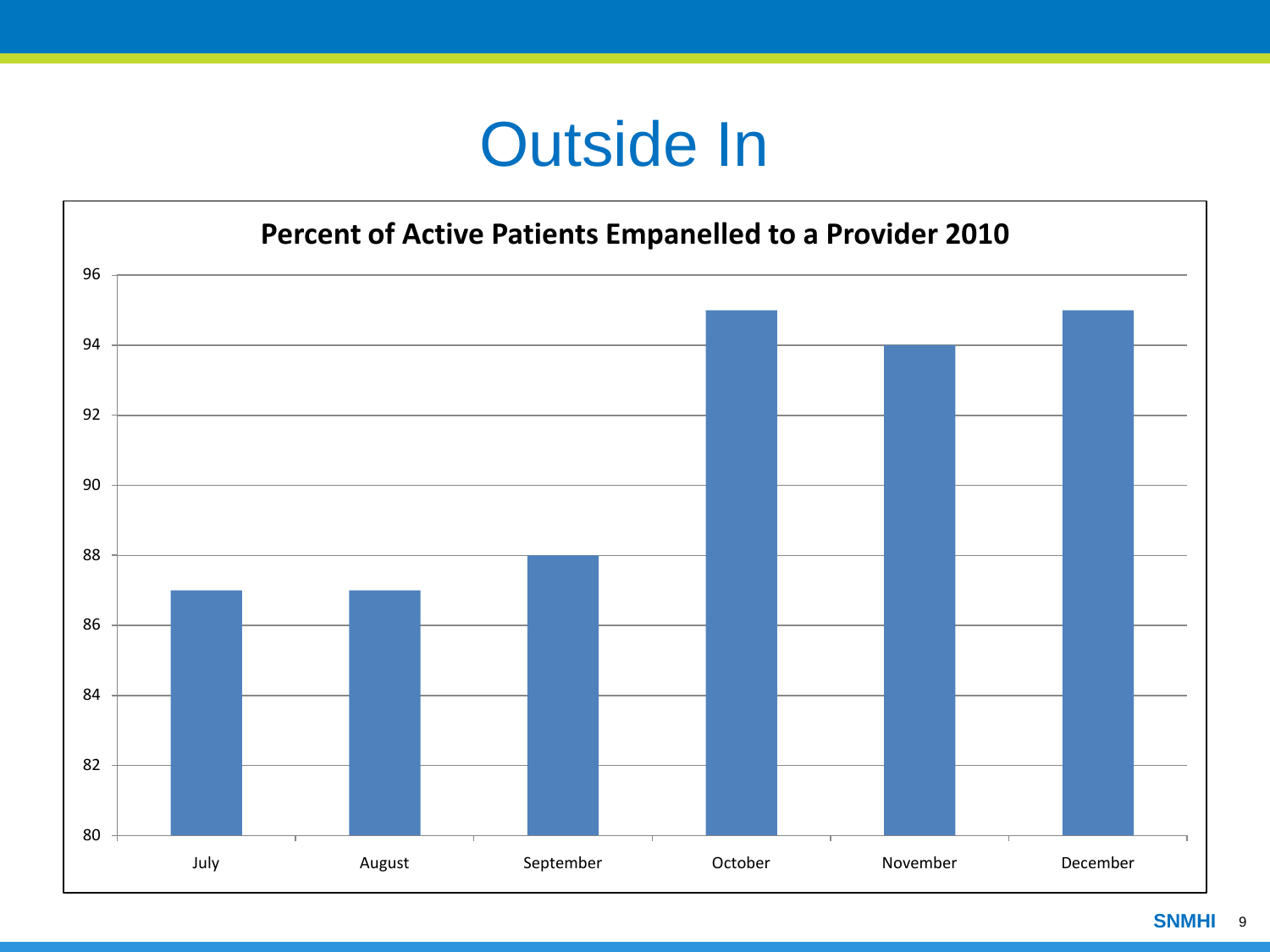# Continuous, Team-based Healing **Relationships**

#### **Continuity Tracking Worksheet: February 2011**

|                |                                        | Patient's Provider Visit |     | Patient's Team Visit |     | Continuity by Provider Team   Other Provider or Team Visit |      |     |     | <b>Urgent Care</b><br>Visit | ED Visit |
|----------------|----------------------------------------|--------------------------|-----|----------------------|-----|------------------------------------------------------------|------|-----|-----|-----------------------------|----------|
| Provider       | <b>Total Visits to Primary</b><br>Care |                          | %   | #                    | %   | #                                                          | %    | #   | %   | #                           | #        |
| $\overline{A}$ | 100                                    | 75                       | 75% | 15                   | 15% | 90                                                         | 90%  | 10  | 10% |                             | 12       |
| B              | 150                                    | 125                      | 83% | 10                   | 7%  | 135                                                        | 90%  | 15  | 10% | 50                          | 75       |
|                | 200                                    | 195                      | 98% |                      | 3%  | 200                                                        | 100% |     | 0%  |                             |          |
| D              | 185                                    | 100                      | 54% | 75                   | 41% | 175                                                        | 95%  | 10  | 5%  | 45                          |          |
|                | 250                                    | 125                      | 50% | 60                   | 24% | 185                                                        | 74%  | 65  | 26% | 25                          | 25       |
| Total          | 885                                    | 620                      | 70% | 165                  | 19% | 785                                                        | 89%  | 100 | 11% | 125                         | 117      |



Safety Net Medical Home Initiative. Coleman K, Reid R. Continuous and Team-Based Healing Relationships Implementation Guide: Improving Patient Care Through Teams. 1st ed. Burton T, ed. Seattle, WA: The MacColl Institute for Healthcare Innovation at the Group Health Research Institute and Qualis Health, June 2010.

**Courtesy of Tantau & Associates and the Institute of Healthcare Improvement**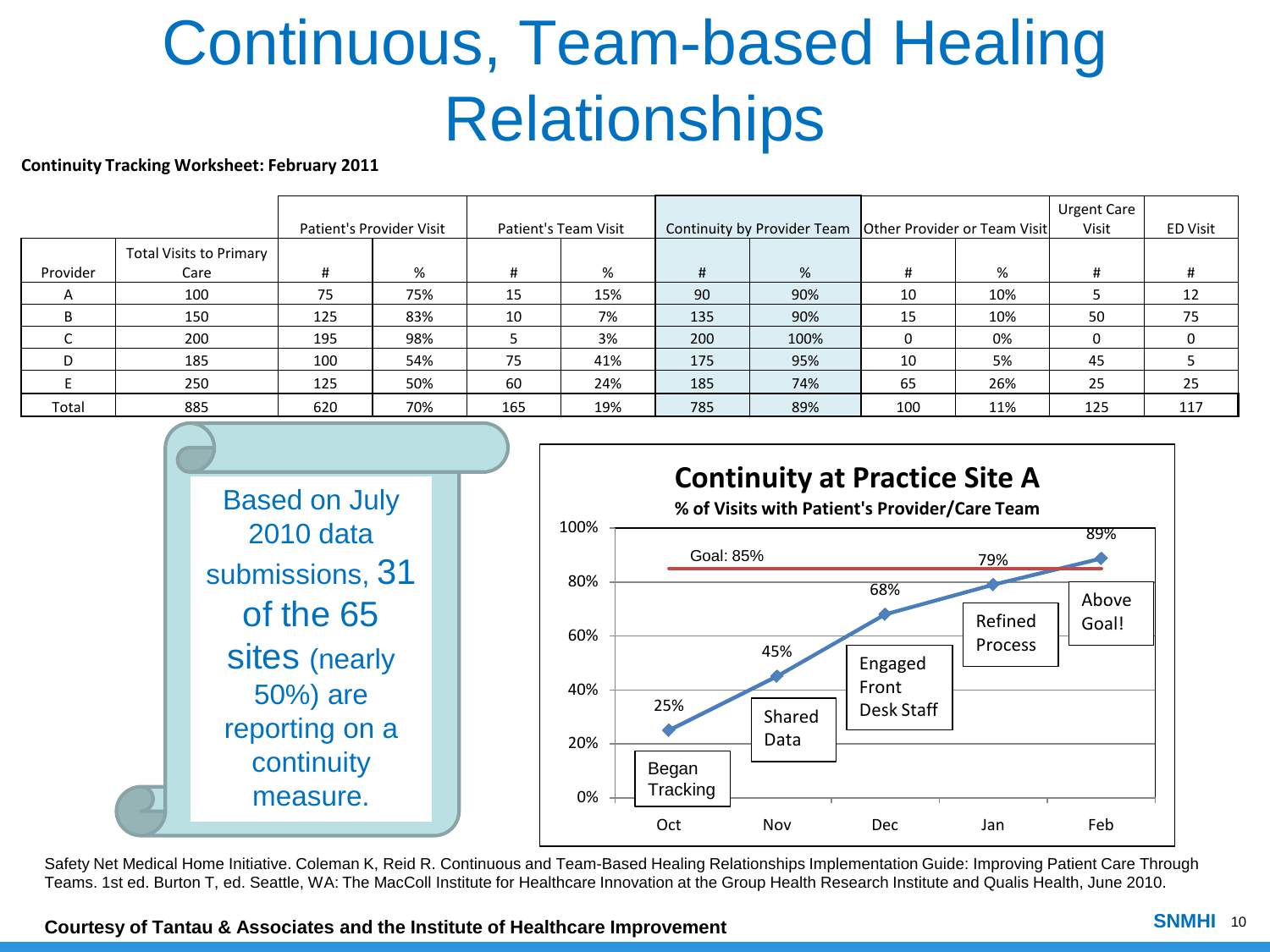## Outside In

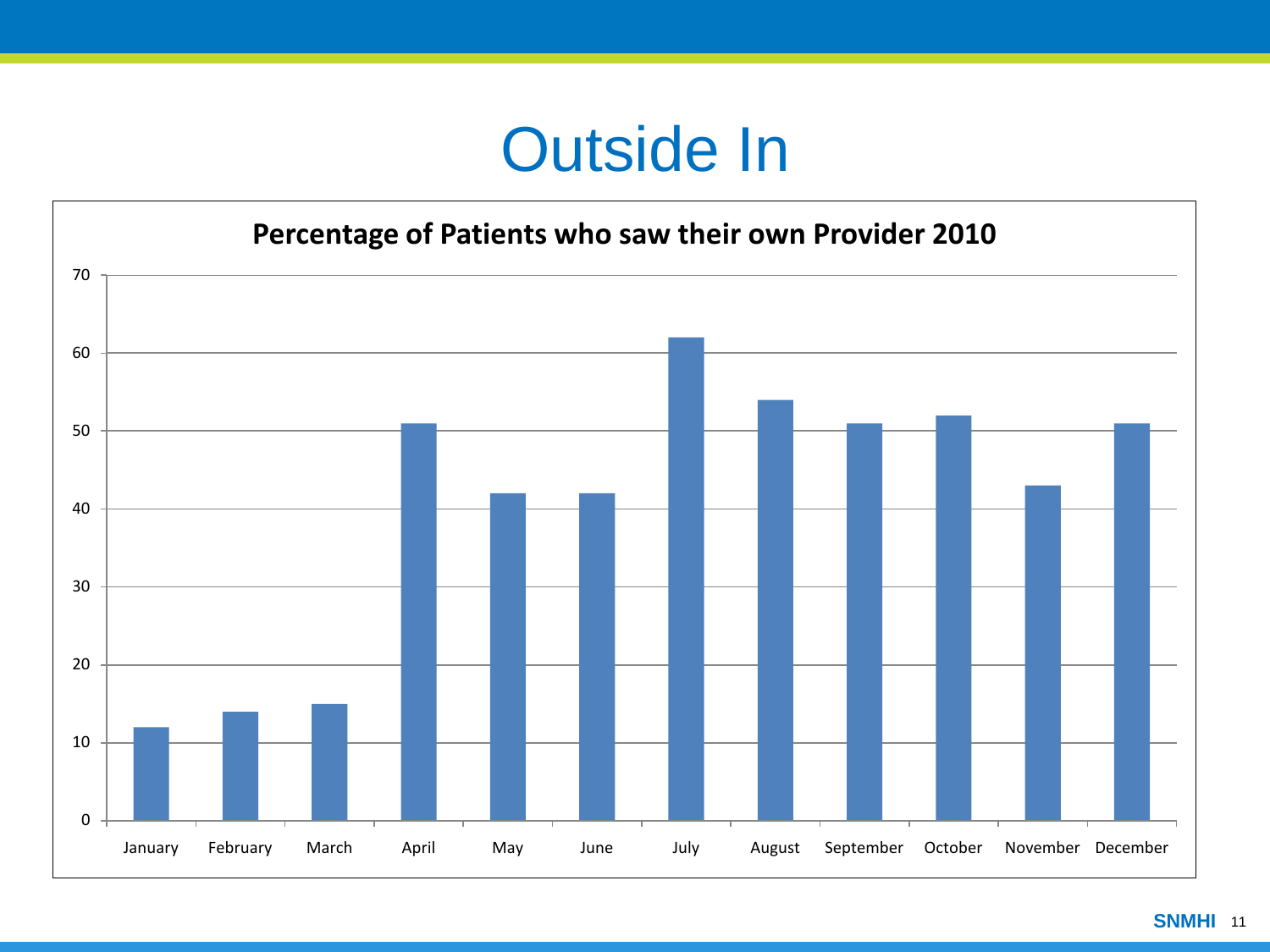### Patient Centered Interactions

Patient Satisfaction

• Patient Satisfaction Questionnaire (PSQ-18)

Patient Efficiency

- •Average Patient Wait Time
- Survey Question: When you visit your doctor's office, how often is it well organized, efficient, and does not waste your time?

#### Patient Experience

- PCR Patient Experience of Care Survey
- CAHPS-Ambulatory Care Survey
- www.howsyourhealth.org
- •Walk-arounds or Focus Groups

#### Patient Activation

- % of patients with a self-mgmt goal
- •Patient Activation Measure (PAM) Survey

Safety Net Medical Home Initiative. Schaefer J, Coleman K, Morales L, and Brownlee B. Patient-Centered Interactions Implementation Guide, Part 1: Measuring Patient Experience. 1st ed. Seattle, WA: The MacColl Institute for Healthcare Innovation at the Group Health Research Institute and Qualis Health, June 2010.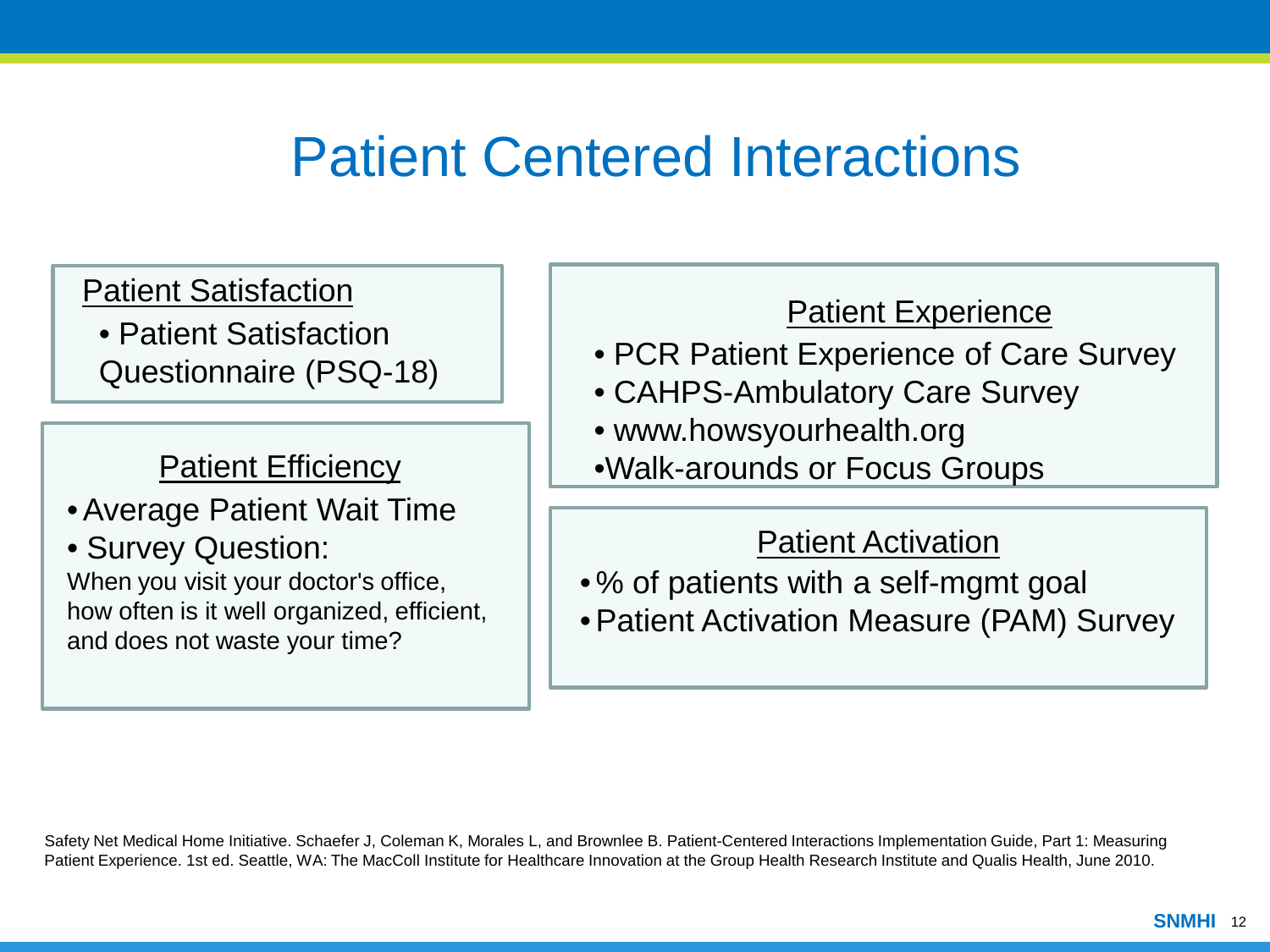### **Thorton** Clinica Family Health Services

**Thornton Self-Management**

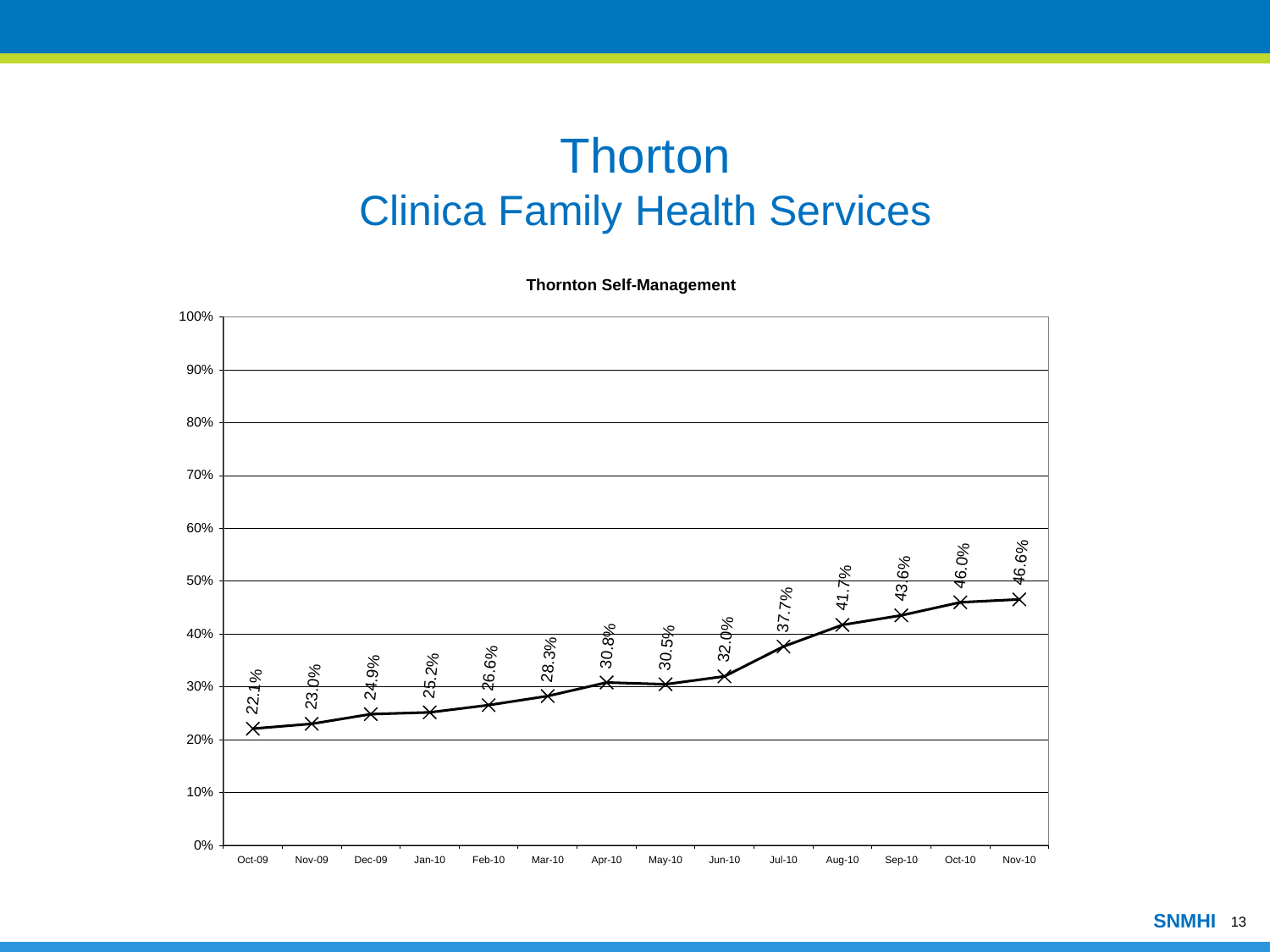### Potential Measures supporting other Change Concepts

- Measures of telephone access
- Measures of walk-in access/wait times
- 3<sup>rd</sup> next available appointment
- No show rates
- % of patients who had an ED visit during office hours for a non-traumatic event

#### ORGANIZED, EVIDENCE-BASED CARE

- Clinical Quality Measures
- Preventive Services Measures

#### ENHANCED ACCESS CARE COORDINATION

- % of patients keeping referred appointments
- % of patients discharged with follow-up by PC team in X days
- % of complete information received from care providers external to the practice site, e.g., hospital, specialty care, community services, etc.
- Avoidable ED visit & inpatient admission / readmission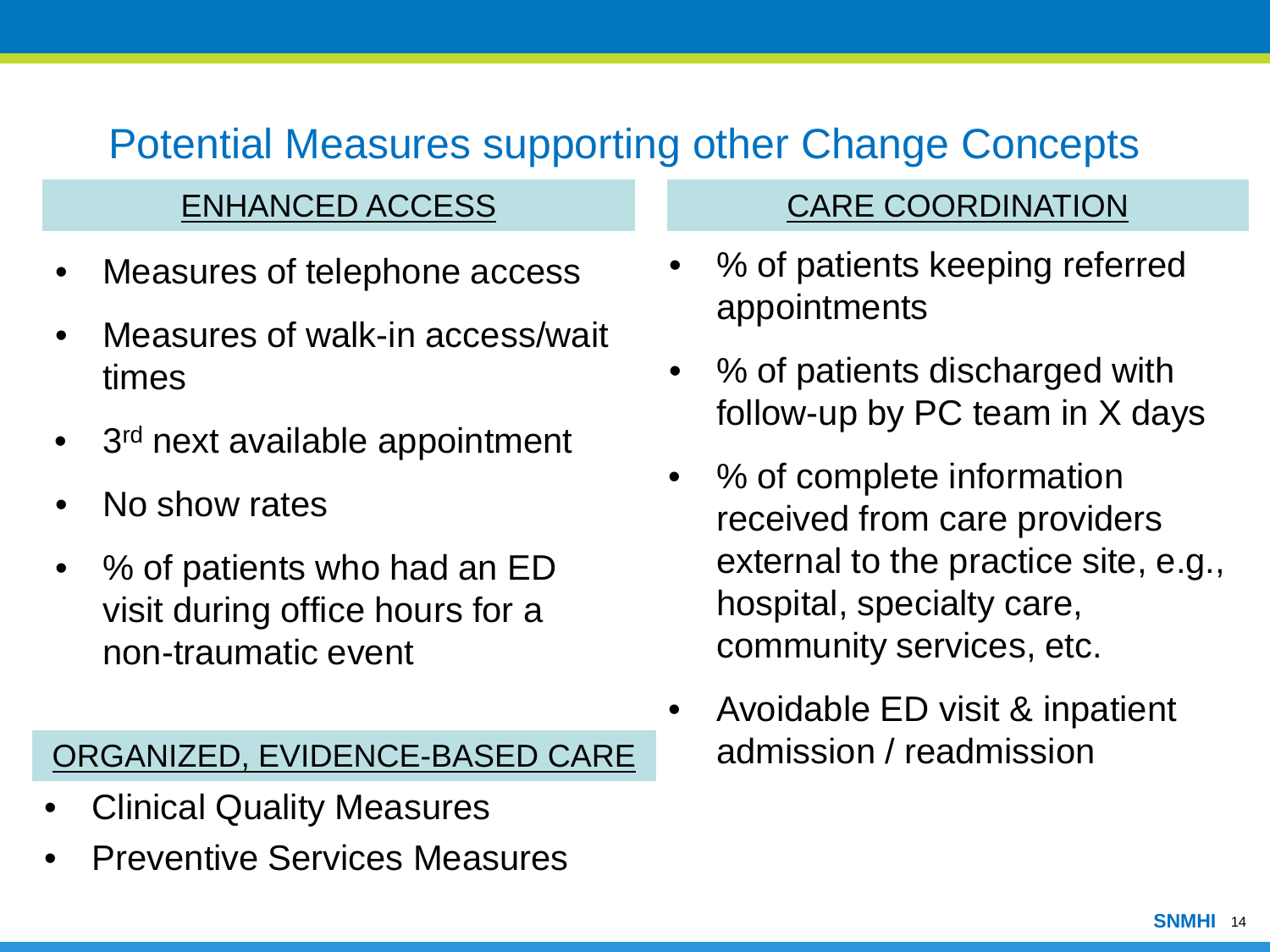### Mid County Health Center Multnomah County Health Department

#### **# Days until 3rd Next Available Appointment - Mid County Health Center**

*represents the average # of days until 3 open appointments across all PCP's on Monday morning*

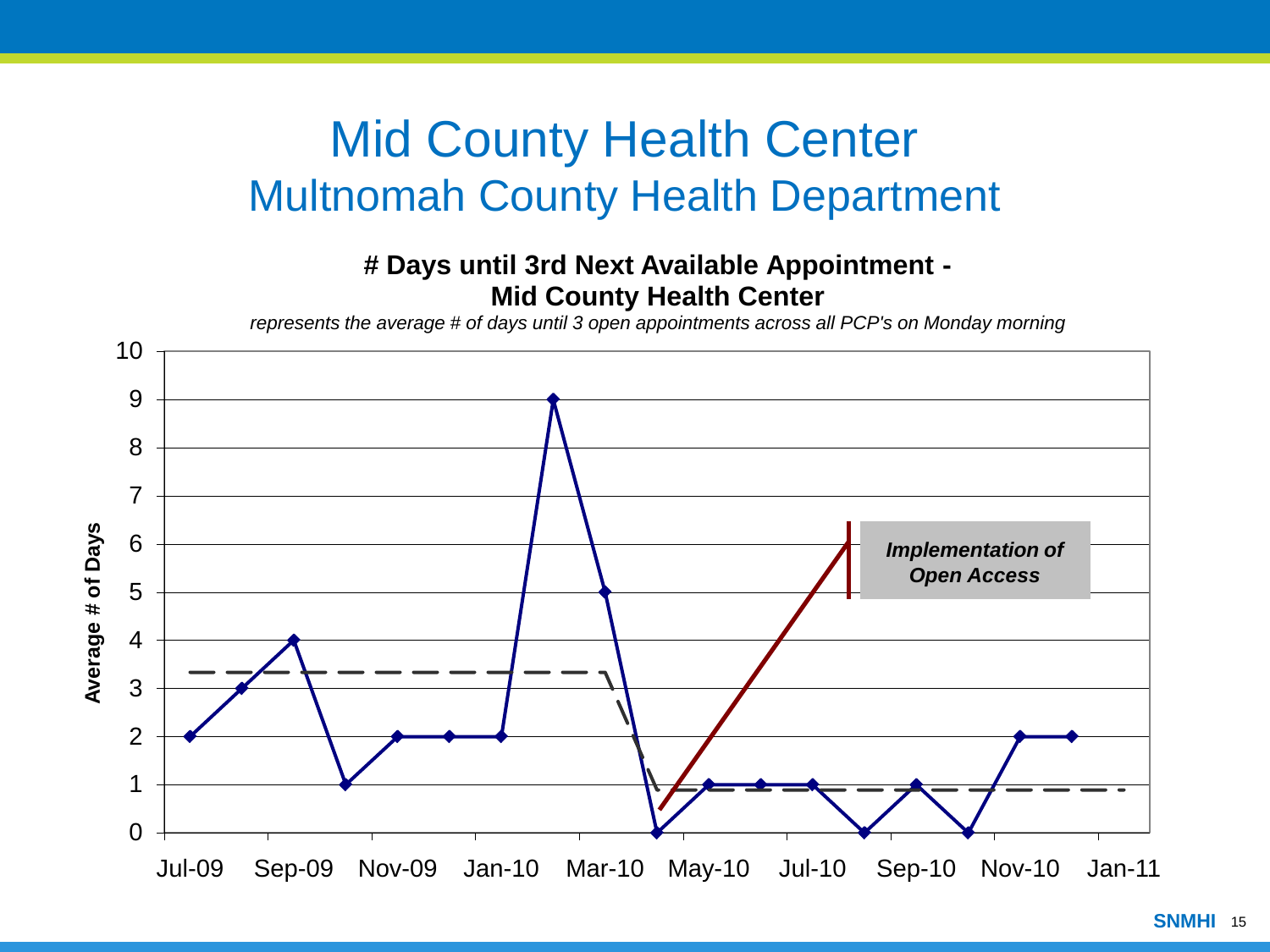### Mid County Health Center Multnomah County Health Department

#### **% of Abandoned Telephone Calls - Mid County Health Center**

*represents the proportion of calls into the clinic where patients hung up before the call was answered* 

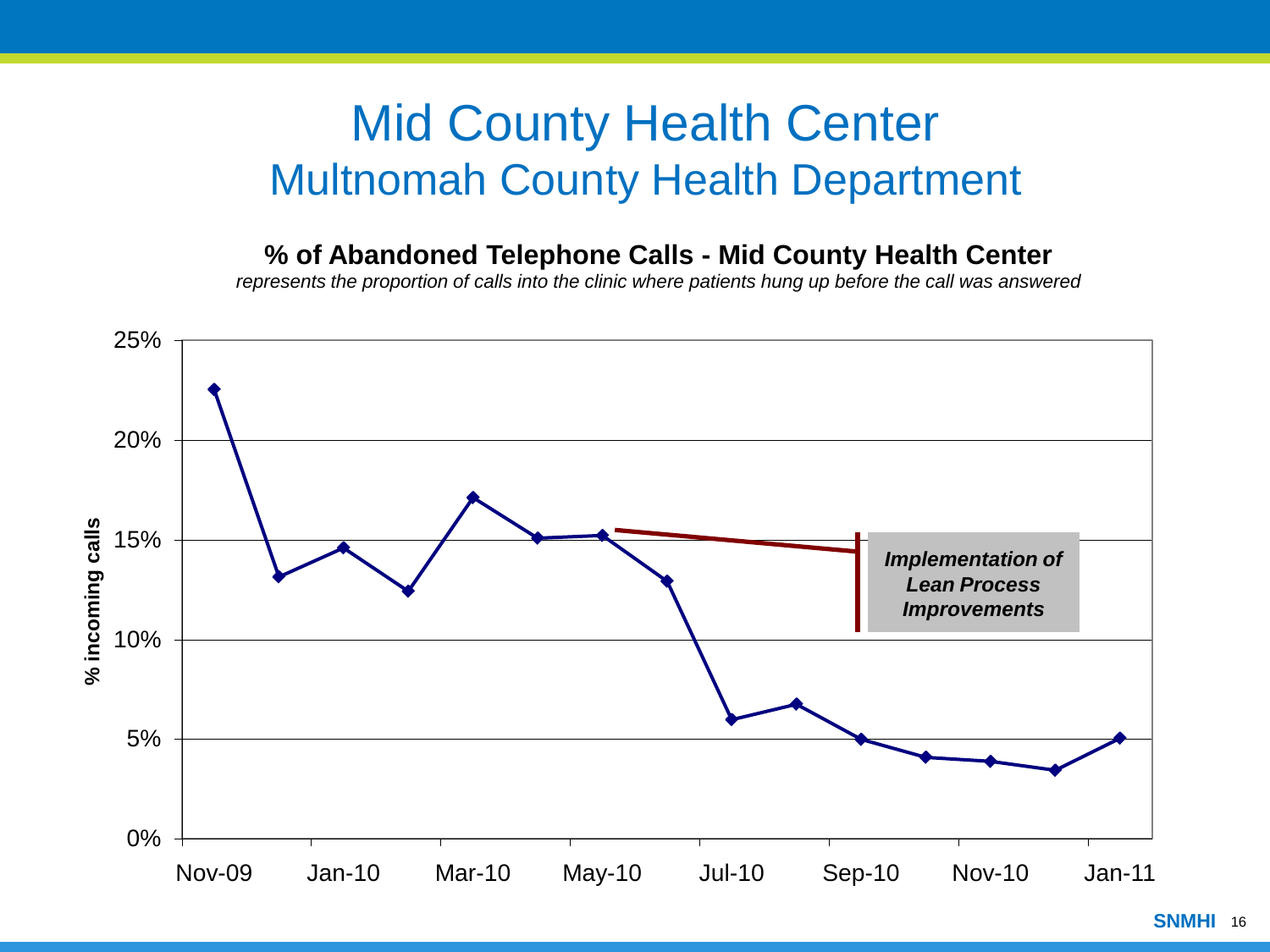### Northview Heights Northside Christian Health Center

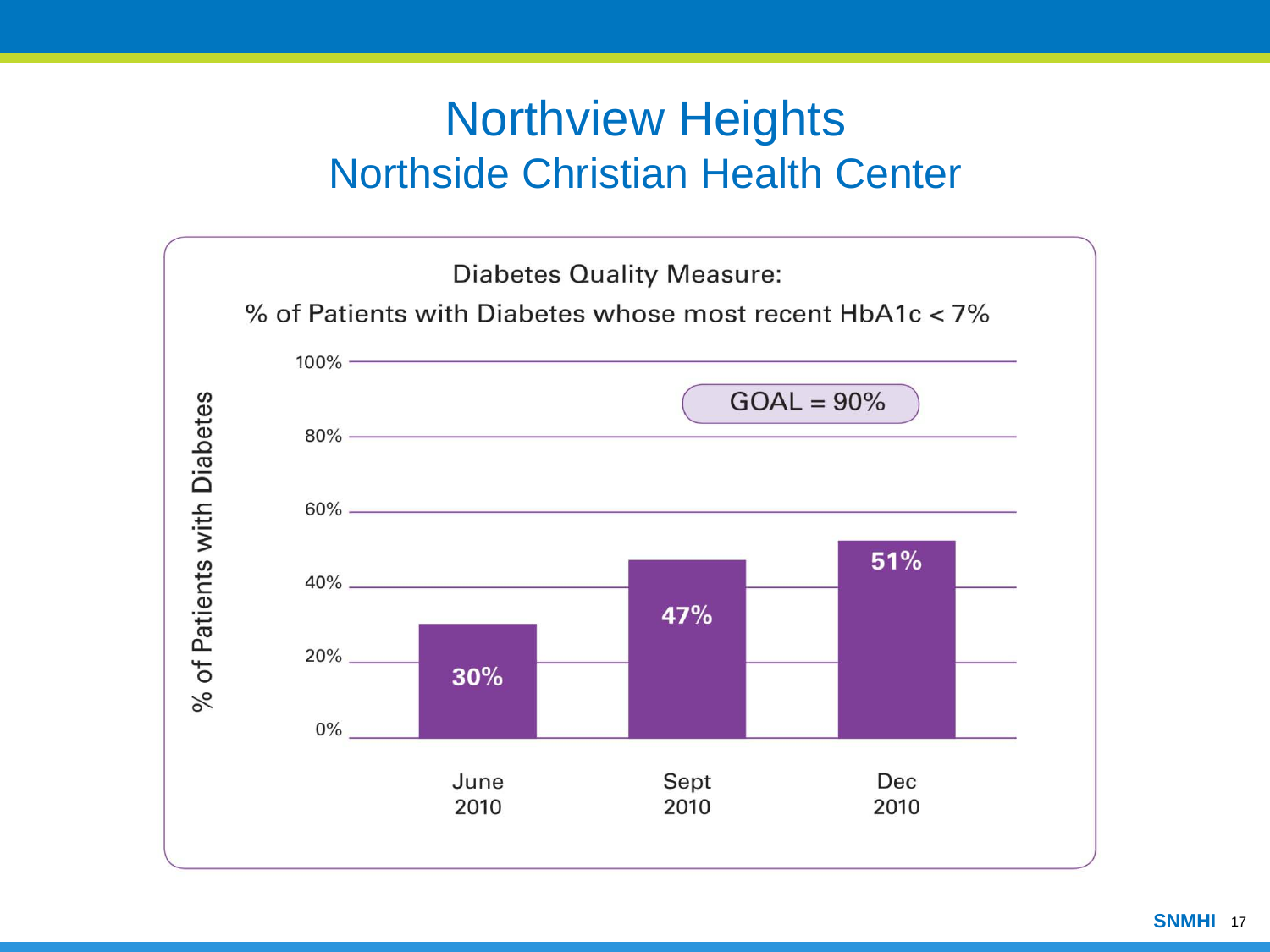### Northview Heights Northside Christian Health Center

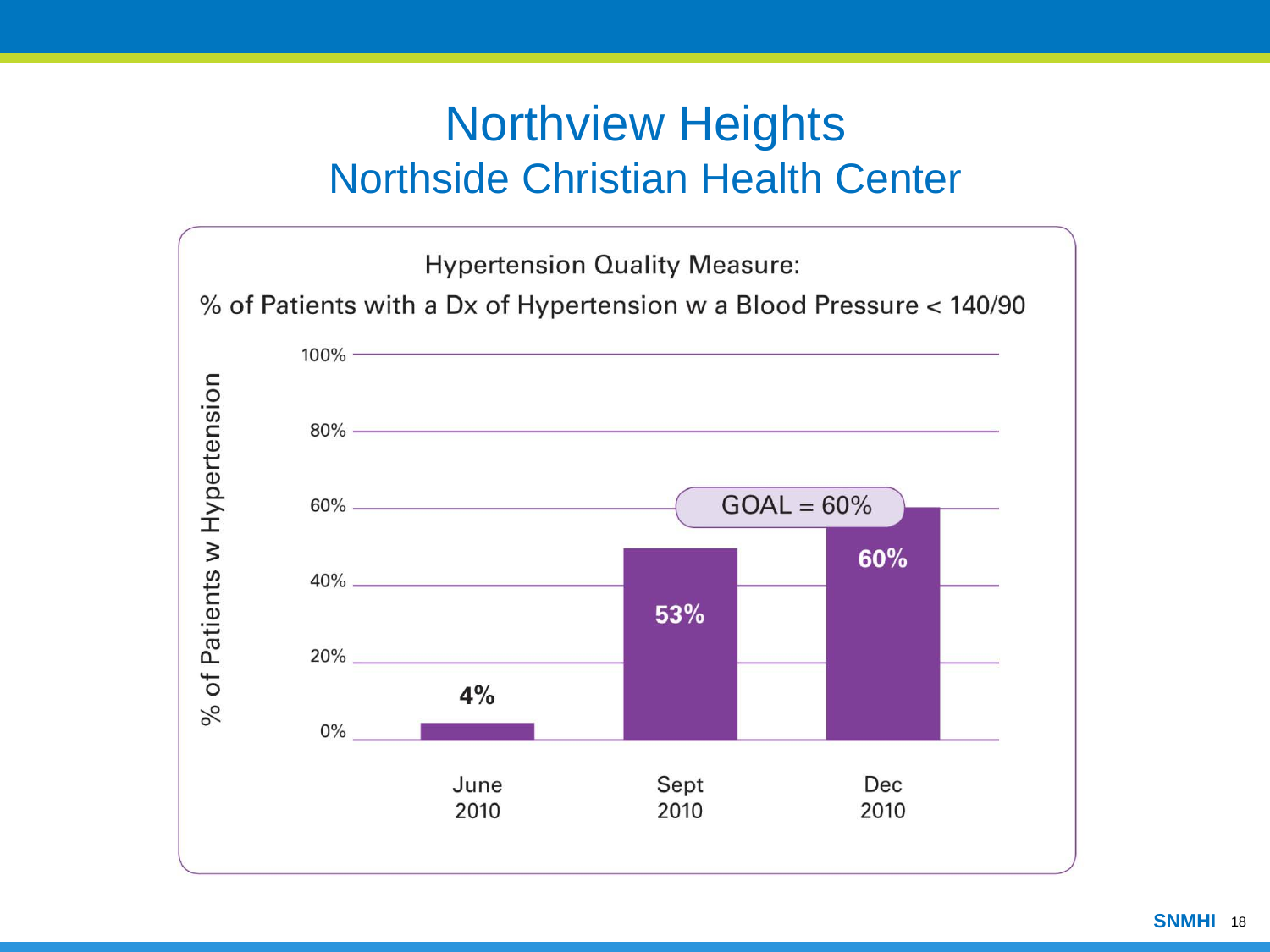## Quality Improvement Strategies

- Formal model of quality improvement
- Establish & MONITOL METRICS to evaluate improvement efforts and outcomes; ensure all staff members understand the metrics for success
- Obtain feedback from patients/families about their healthcare experience
- Ensure that all are involved in improvement activities, including patients and families
- Optimize the use of health information technology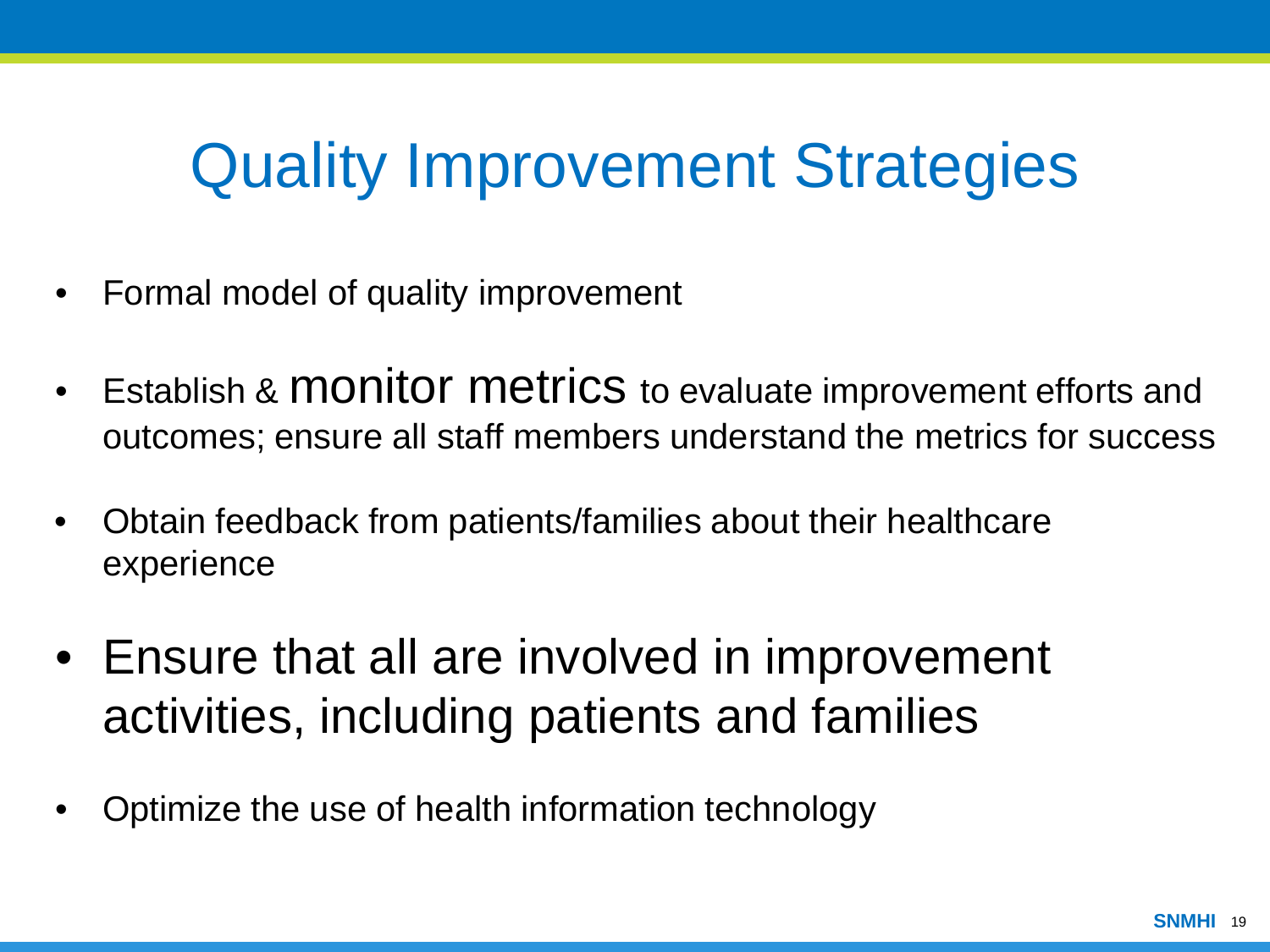## Data collection & Reporting are not enough…

"You can't fatten a cow by weighing it." —Palestinian Proverb

New ideas must be continuously tested and implemented to transform your practice into a Patient Centered Medical Home!